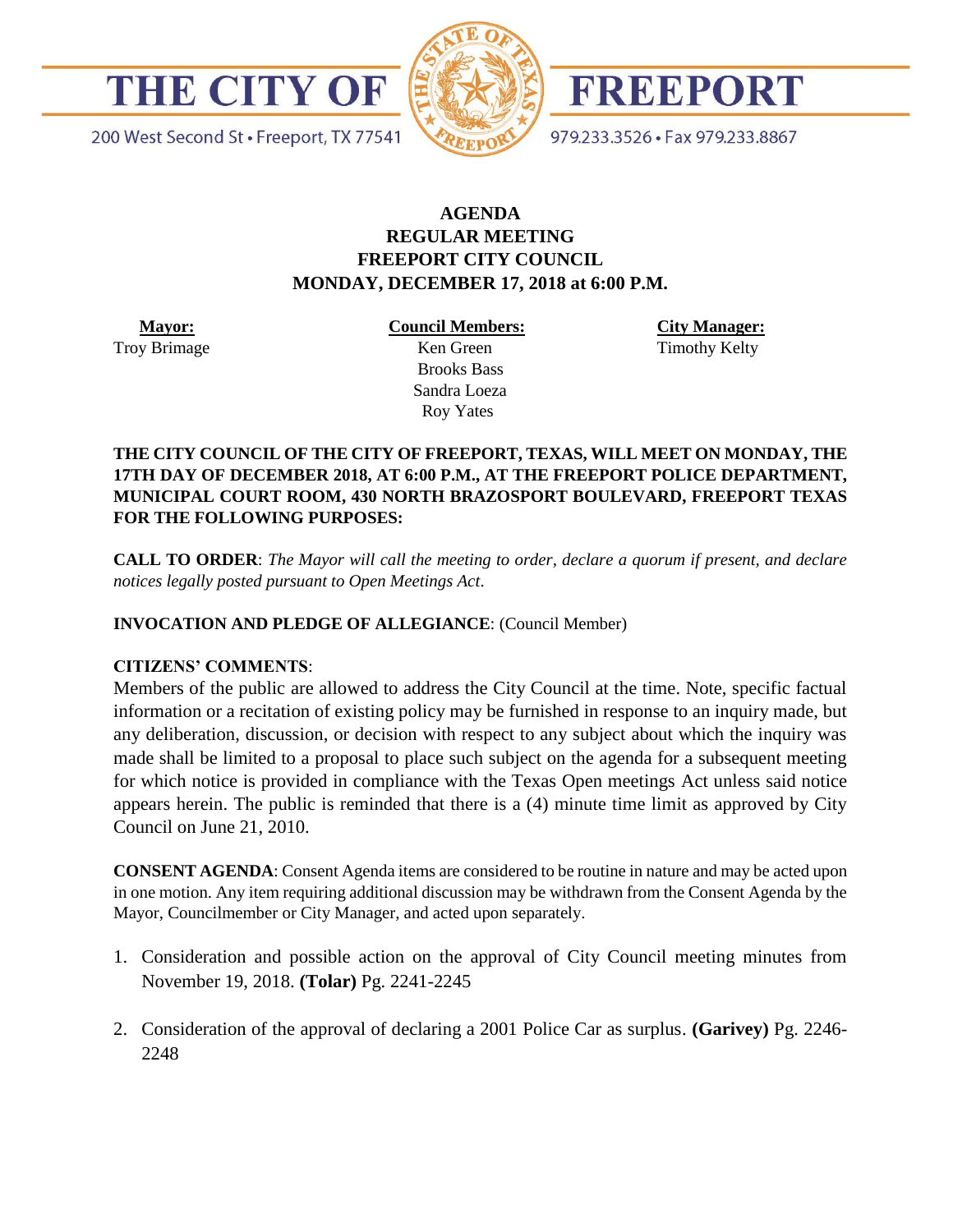3. Consideration of approving Fire Department bunker gear surplus **(Motley)** Pg. 2249-2251

# **COUNCIL BUSINESS – REGULAR SESSION:**

- 4. **Public Hearing:** Conduct a Public Hearing on, and consider approval of a proposed re-plat of San Bernard Bend Addition Lot 1, Block 1 being a plat of a 2.10-acre tract of land situated in the Sterling McNeil Survey, Abstract No. 94, Brazoria County, Texas being a portion of that certain 19.89-acre tract of land described in deed to Lynus D. Gillespie and wife, Judy M. Gillespie as recorded in instrument No. 2002004307, Official Pubic Records of Brazoria County, Texas **(Shoemaker)** Pg. 2252-2254
- 5. **Public Hearing:** Conduct a Public Hearing on, and consider approval of a proposed re-plat of Hampil-Charlton River Estates, 0.737-acre, 3 Lots, amended plat Lots 12, 13 and 14, Block 2, Brazoria County, Texas **(Shoemaker)**
- 6. Consideration of approving financing for the new fire truck. **(Welch/Motley)**
- 7. Consideration of Resolution 2018-2561 authorizing the Mayor to sign and the City Secretary to attest to a deed without warranty conveying the City's interest in Lot 8, Block 8, Velasco Townsite, City of Freeport to the successful bidder. **(Tolar)**
- 8. Consideration of authorizing an agreement for annual audit services from Whitley Penn. **(Kelty)**
- 9. Consideration of Ordinance No. 2018-2564 adopting an amendment to the budget for the 2018- 2019 fiscal year. **(Welch)**
- 10. Consideration of approving the lease purchase and financing of a bucket truck for the Parks Department **(Townsend)**
- 11. Consideration of awarding the bid for Skinner Street Elevated Water Tower and authorizing the Mayor to sign and the City Secretary to attest all necessary documents. **(Tolar)**
- 12. Consideration of approval of service agreement with Strategic Government Resources. **(Kelty)**

#### **WORK SESSION:**

13. The City Council may deliberate and make inquiry into any item listed in the Work Session. A. Mayor Troy T. Brimage announcements and comments.